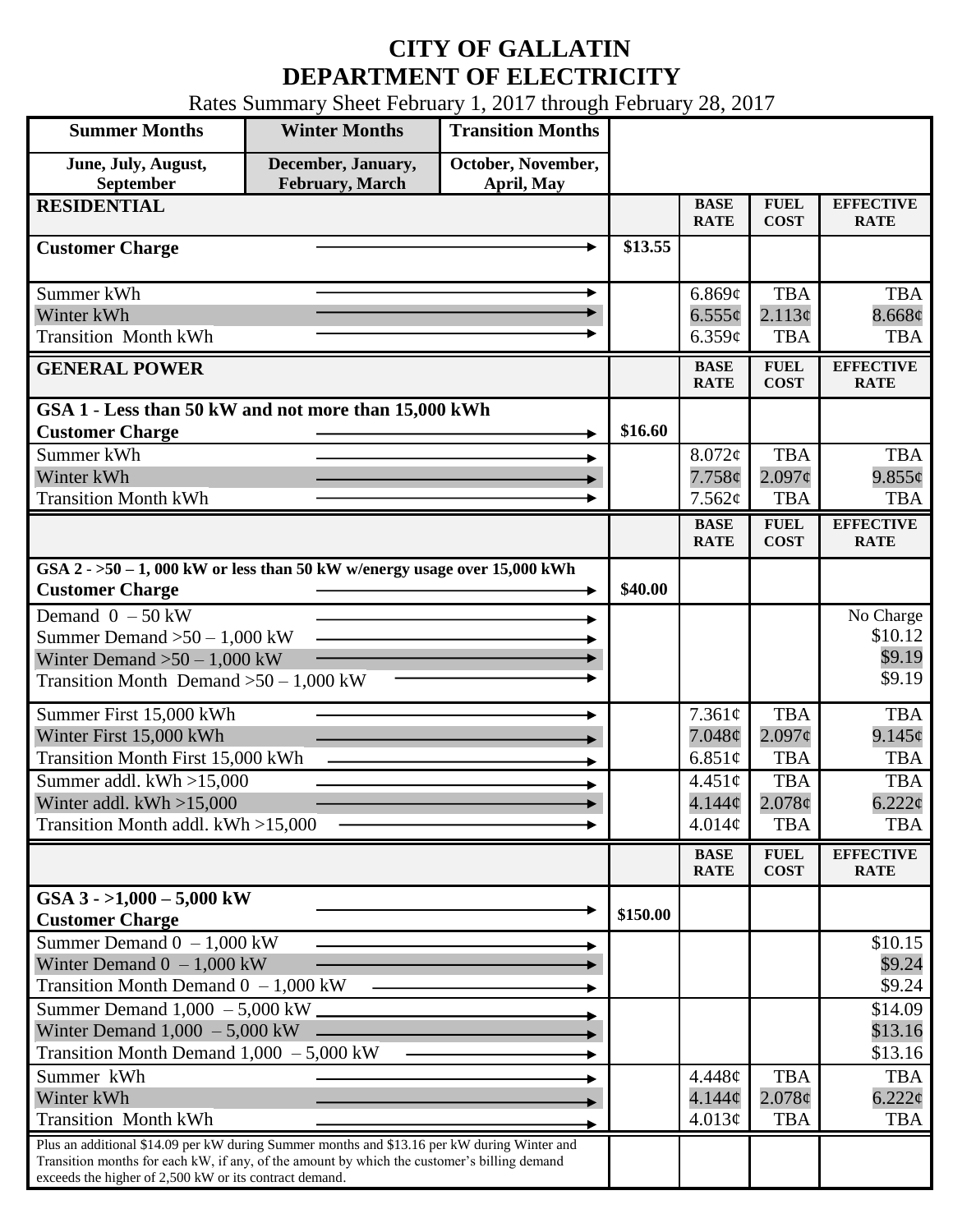## **CITY OF GALLATIN DEPARTMENT OF ELECTRICITY**

Rates Summary Sheet February 1, 2017 through February 28, 2017 Page 2

| <b>Summer Months</b>                                       | <b>Winter Months</b>                  | <b>Transition Months</b>         |         |                            |                            |                                 |
|------------------------------------------------------------|---------------------------------------|----------------------------------|---------|----------------------------|----------------------------|---------------------------------|
| June, July, August,<br>September                           | December, January,<br>February, March | October, November,<br>April, May |         |                            |                            |                                 |
| <b>GENERAL POWER CONTINUE</b>                              |                                       |                                  |         | <b>BASE</b><br><b>RATE</b> | <b>FUEL</b><br><b>COST</b> | <b>EFFECTIVE</b><br><b>RATE</b> |
| SGSB Demands from $5,001 - 15,000$ kW                      |                                       |                                  |         |                            |                            |                                 |
| <b>Customer Charge</b>                                     |                                       |                                  | \$1,500 |                            |                            |                                 |
| Summer Demand $5,000 - 15,000$ kW-                         |                                       |                                  |         |                            |                            | \$19.92                         |
| Winter Demand $5,000 - 15,000$ kW-                         |                                       |                                  |         |                            |                            | \$16.75                         |
| Transition Month Demand 5,000 - 15,000 kW                  |                                       |                                  |         |                            |                            | \$13.62                         |
| Summer kWh                                                 |                                       |                                  |         | 3.018¢                     | <b>TBA</b>                 | <b>TBA</b>                      |
| Winter kWh                                                 |                                       |                                  |         | 2.565¢                     | $2.046\mathcal{C}$         | $4.611\phi$                     |
| <b>Transition Month kWh</b>                                |                                       |                                  |         | 2.463¢                     | <b>TBA</b>                 | <b>TBA</b>                      |
|                                                            |                                       |                                  |         | <b>BASE</b><br><b>RATE</b> | <b>FUEL</b><br><b>COST</b> | <b>EFFECTIVE</b><br><b>RATE</b> |
|                                                            |                                       |                                  |         |                            |                            |                                 |
| MSB Demands greater than 5,000 kW                          |                                       |                                  |         |                            |                            |                                 |
| <b>Customer Charge</b>                                     |                                       |                                  | \$1,500 |                            |                            |                                 |
| Onpeak Summer Demand > 5,000                               |                                       |                                  |         |                            |                            | \$9.74                          |
| Onpeak Winter Demand > 5,000                               |                                       |                                  |         |                            |                            | \$8.83                          |
| Onpeak Transition Month Demand > 5,000                     |                                       |                                  |         |                            |                            | \$8.83                          |
| Max Demand                                                 |                                       |                                  |         |                            |                            | \$2.16                          |
| <b>Offpeak Excess of Contract Demand</b>                   |                                       |                                  |         |                            |                            |                                 |
| Summer                                                     |                                       |                                  |         |                            |                            | \$9.74                          |
| Winter                                                     |                                       |                                  |         |                            |                            | \$8.83                          |
| <b>Transition</b>                                          |                                       |                                  |         |                            |                            | \$8.83                          |
| Onpeak Summer kWh                                          |                                       |                                  |         | 5.491 $\phi$               | <b>TBA</b>                 | <b>TBA</b>                      |
| <b>Onpeak Winter kWh</b>                                   |                                       |                                  |         | 4.406¢                     | 2.046c                     | 6.452¢                          |
| <b>Onpeak Transition Month kWh</b>                         |                                       |                                  |         | 3.409 <sub>c</sub>         | <b>TBA</b>                 | <b>TBA</b>                      |
| Offpeak Summer kWh First 200 HUD                           |                                       |                                  |         | 3.113¢                     | <b>TBA</b>                 | <b>TBA</b>                      |
| Offpeak Summer kWh Next 200 HUD ·<br><b>Additional HUD</b> |                                       |                                  |         | 0.288¢<br>$0.045\phi$      | <b>TBA</b><br><b>TBA</b>   | <b>TBA</b><br><b>TBA</b>        |
| Offpeak Winter kWh First 200 HUD                           |                                       |                                  |         | 3.326¢                     | $2.046\phi$                | $5.372$ ¢                       |
| Offpeak Winter kWh Next 200 HUD                            |                                       |                                  |         | $0.288\phi$                | $2.046\phi$                | $2.334\varphi$                  |
| <b>Additional HUD</b>                                      |                                       |                                  |         | $0.045\phi$                | $2.046\phi$                | $2.091\epsilon$                 |
| Offpeak Transition kWh First 200 HUD                       |                                       |                                  |         | 3.409¢                     | <b>TBA</b>                 | <b>TBA</b>                      |
| Offpeak Transition kWh Next 200 HUD                        |                                       |                                  |         | 0.288¢                     | <b>TBA</b>                 | <b>TBA</b>                      |
| <b>Additional HUD</b>                                      |                                       |                                  |         | $0.045\phi$                | <b>TBA</b>                 | TBA                             |